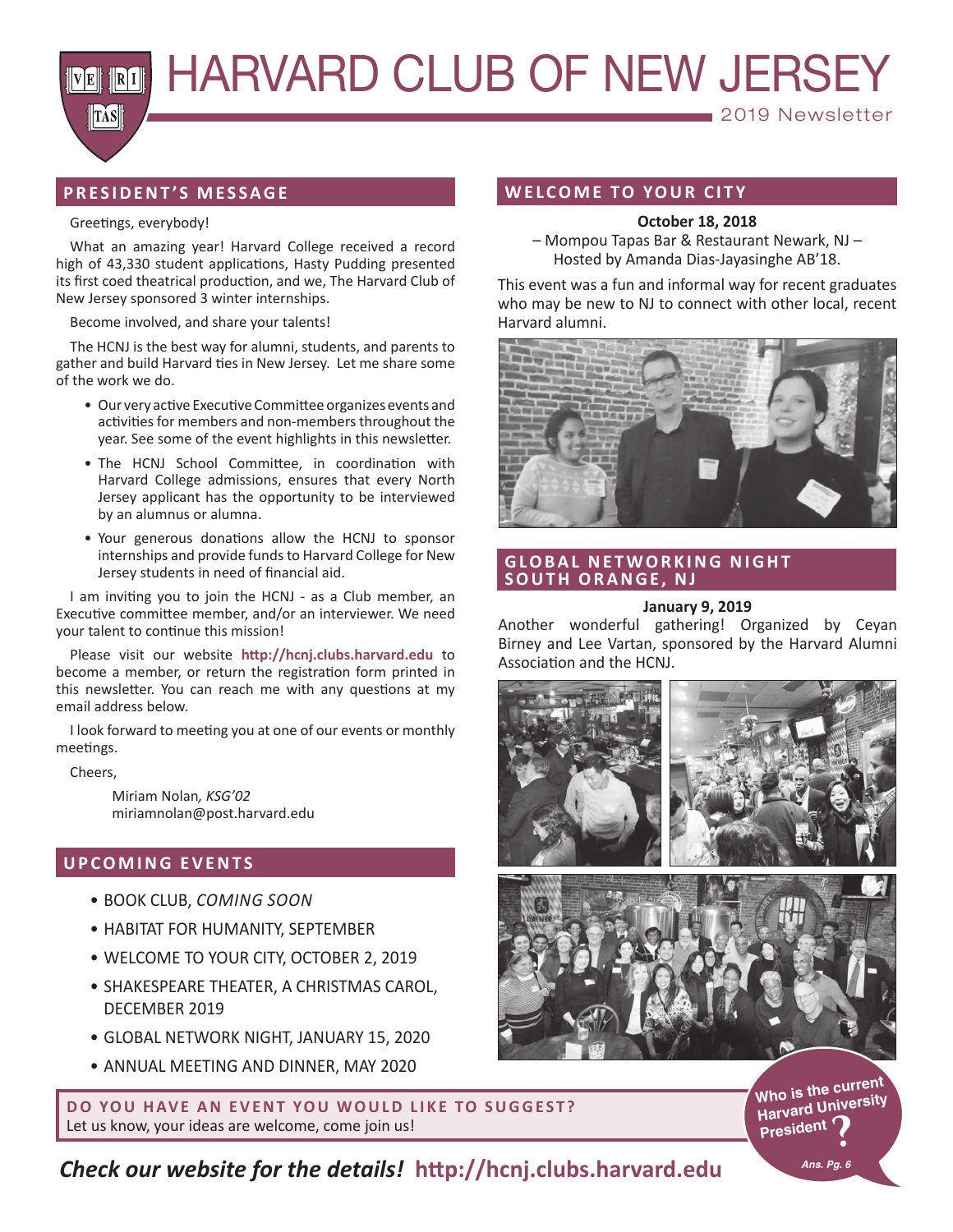## **MONTHLY MEETINGS – SEPTEMBER THROUGH JUNE**

Current Club members, EC members, and past presidents are invited to attend. Meetings are usually held on the first Tuesday of the month, September through June, unless otherwise noted. Please check the website to confirm dates and location. No meetings in July and August. Pre meeting social is at 7:00 pm and is BYOW (Bring Your Own Wine.) Meeting starts at 7:30 pm sharp: **Nicky's Firehouse Restaurant & Pizzeria – 15 Central Avenue, Madison, NJ 07940 – 973-765-0565**

Tuesday September 10, 2019 Tuesday October 1, 2019 Tuesday November 12, 2019 Tuesday December 3, 2019

Tuesday January 7, 2020 Tuesday February 4, 2020 Tuesday March 3, 2020 Tuesday April 7, 2020

Annual Dinner, May 2020 Tuesday June 2, 2020

## **ALUMNI LEADERSHIP CONFERENCE (ALC)**

**February 7-8, 2019**, Cambridge, MA

For the second year in a row, members of the HCNJ, Noreen Verbrugge (2018) and Miriam Nolan (2019) were selected to participate as Cohort leaders for sessions at the ALC. The Club was well represented with current Executive Committee members and past Presidents.



Rodney Sunada-Wong, past president





Beth Shalom, EC member



Adam S. Mocciolo (right) from the Harvard Club of Connecticut and Miriam Nolan, HCNJ, discussed challenges that clubs encounter and shared success stories.

## **IN MEMORIAM HERBERT F. NEUWALDER**

#### **Remembering Dr. Herbert F. Neuwalder, AB 1955**

Herb was a longtime volunteer for the Harvard Club of New Jersey. He served as a President of the Club in 1998-99 and as an area leader for the Schools & Scholarship Committee for Bergen County for many years. He was a friend to many of us. Herb's day job was as an ob/gyn physician. He dropped the obstetrics part of his practice after noticing that he was delivering babies of the babies he had delivered years earlier.

He is survived by his wife, Teri, and 3 daughters, including Jennifer, Harvard 1994. He will be remembered as a wonderful colleague, gracious host, and a man with a wry sense of humor and a constant smile. He died in October 2018 while on vacation in England after a short illness and an unplanned tour of British health facilities. We have already missed talking to him and seeing him at Harvard events.

## **SUMMER FUN - ALL POINTS WEST DISTILLERY TOUR, NEWARK, NJ**

**June 15, 2019** – Super interesting drinks! Chaired by Manny Antunes. Newark had 26 operational breweries in 1920. British, Scottish, Irish, and German immigrants used the techniques passed down through multiple generations to create some of the best tasting beer in the world. Today, none of these breweries remain. All Points West, inspired by these lost enterprises, has resurrected these traditions in Newark's Ironbound neighborhood. Its name derives from the colloquial reference to the old Jersey Central Railroad that connected the ports on the Atlantic to the rest of the continent.



## **BEAUTY AND THE BEAST, THE BROADWAY MUSICAL**

**June 23, 2019** – Papermill Playhouse, Millburn, NJ Chaired by Fabian Chen and Ceyan Birney *"The children had a wonderful time!"*

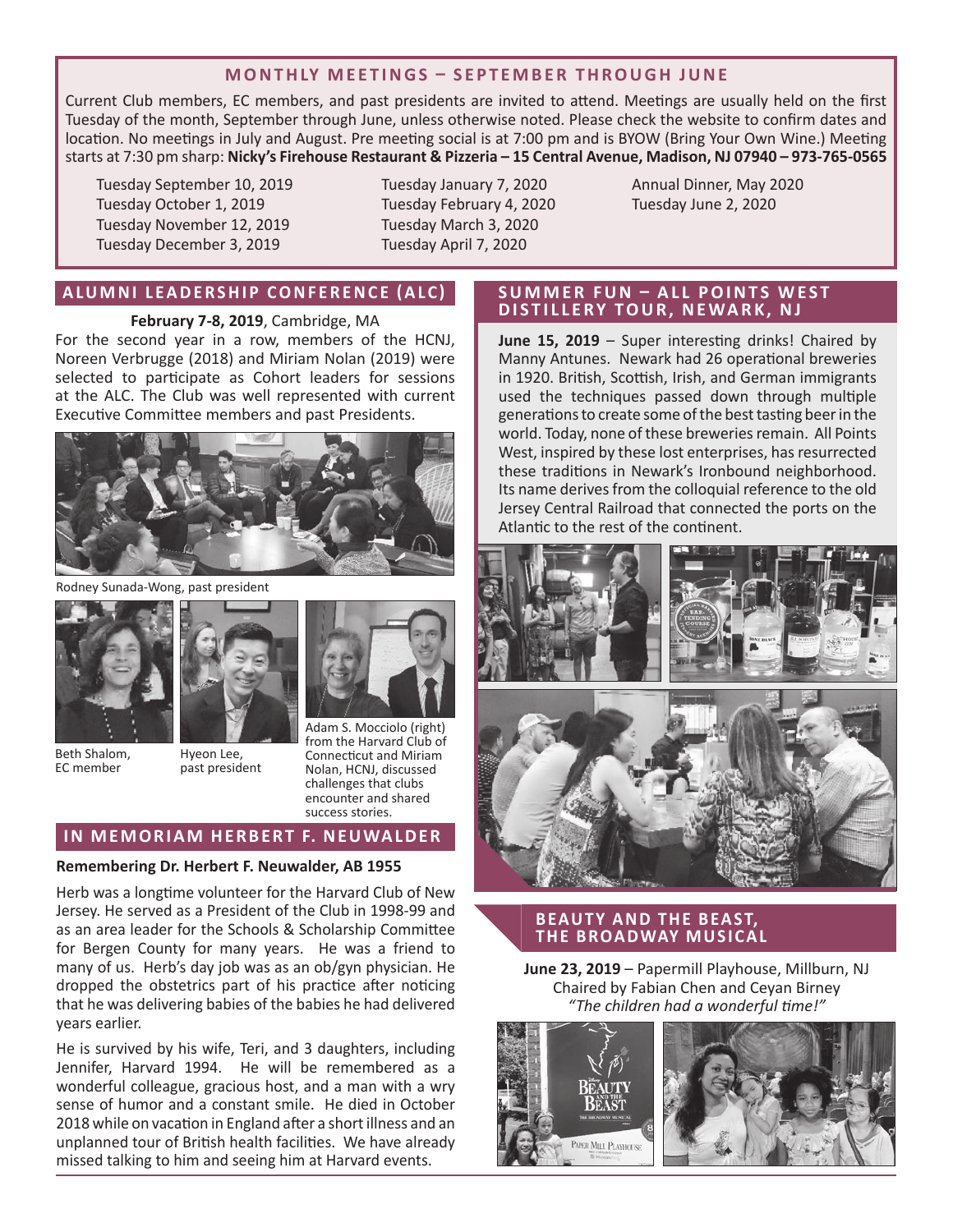## **MUSICALE AT THE NEWARK SCHOOL OF THE ARTS, NEWARK, NJ**

**Saturday, March 30, 2019**, chaired by Mona Karim, Barbara Meyer, and Charles Smith.

Patrick Pan, Harvard College alumnus and pianist, Patricio Molina, pianist, composer, conductor and music faculty, Vivi Zheng, piano prodigy, Mathew Fajardo, guitar, Joao Kouyoumdjian, instructor, and Cash Zhang, bass, accompanied by Nadine Herman, voice instructor, provided a delightful afternoon with music from Mozart's Sonata no. 11, Schumann's Carnaval, Leos Janacek's In The Mist, Giuliani's Allegretto, in addition to other fabulous performances.



#### **ANNUAL MEETING AND DINNER – MAY 1ST, 2019**

Our **115th Annual Dinner Meeting** was held at The Manor, in West Orange, NJ. Honored Guest and Speaker Professor Michael J. Klarman, Kirkland & Ellis Professor at Harvard Law School.

What a wonderful evening! Meeting long time friends and bringing back cheerful memories, making new friends and welcoming recent graduates. It is always in May, and in early 2020 we will announce the exact date for next year's Annual dinner. The Annual Dinner is the HCNJ only fundraising event of the year and it is well attended by alumni, parents, students, new admits and guests. Your contributions provide funds to the Scholarship and Internship programs. Please consider making a donation to continue offering these benefits to our NJ students. All donations and dues are tax deductible. Please visit our home webpage: **http://hcnj.clubs.harvard.edu** or mail the enclosed form.

![](_page_2_Picture_7.jpeg)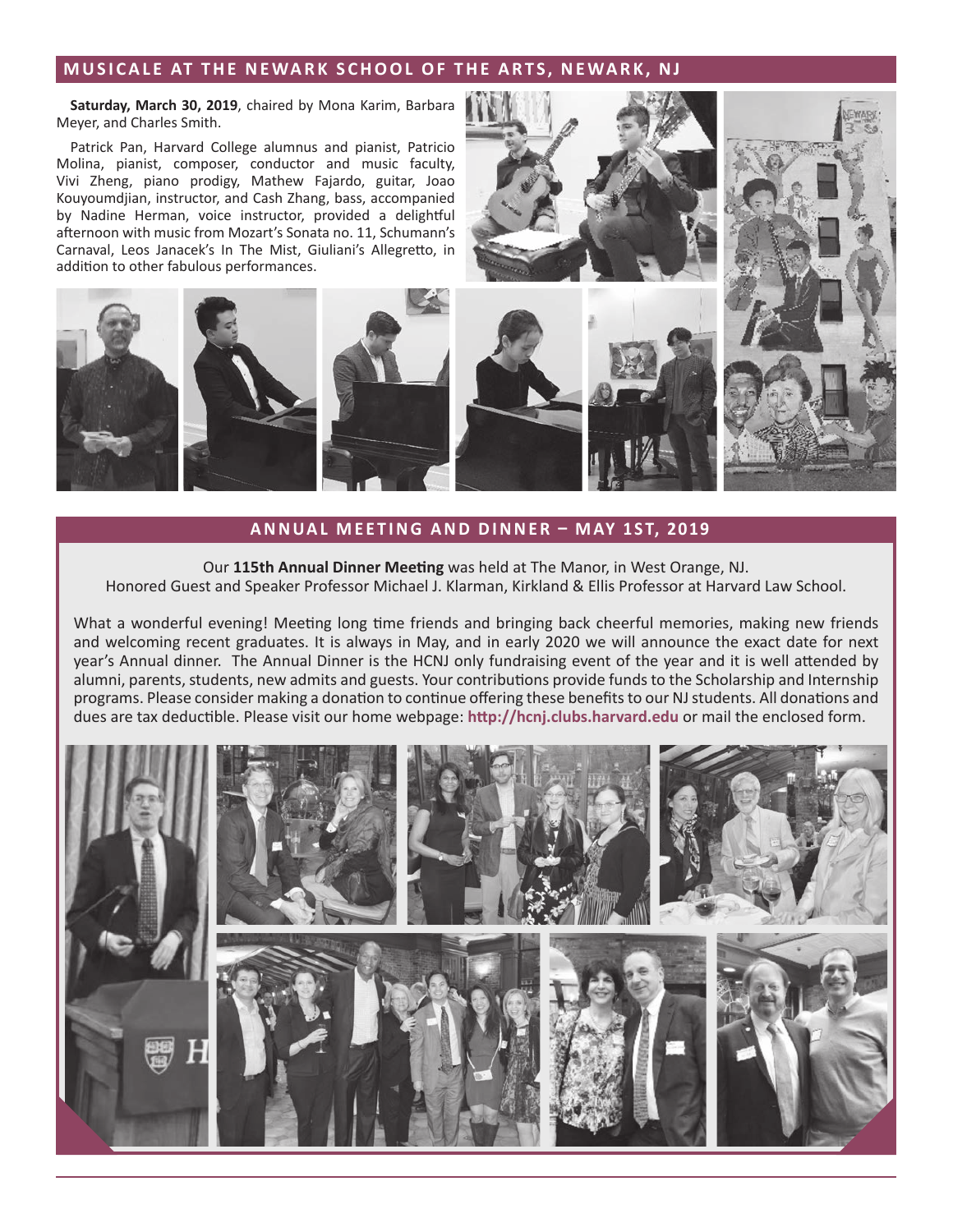# **NJ FOOD BANK, HILLSIDE, NJ**

## **December 1, 2018** – SHARING THE HOLIDAY SPIRIT DAY

*Volunteers*

![](_page_3_Picture_3.jpeg)

![](_page_3_Picture_4.jpeg)

# **WINTER FUN**

**Friday, January 11, 2019** – Chaired by Fabian Chen Harvard vs. Princeton, Men's Ice Hockey at Princeton

![](_page_3_Picture_7.jpeg)

![](_page_3_Picture_8.jpeg)

![](_page_3_Picture_9.jpeg)

# **HASTY PUDDING – FRANCE, FRANCE REVOLUTION**

**Women debut, first time in 170 years. Saturday, March 16, 2019** – Kaye Playhouse Theater, NYC, chaired by David Yu.

We were there, being part of this history -making moment.

![](_page_3_Picture_13.jpeg)

# **BAPS SHRI SWAMINARAYAN MANDIR**

## **Saturday, May 4, 2019** – Robbinsville, NJ.

A guided tour of this architectural wonder, chaired by Gautam Gurijala. Made entirely (13,499 pieces) of handcarved Italian marble. The marble and stone were carved in India and transported to New Jersey.

![](_page_3_Picture_17.jpeg)

## **THE FRESHMAN PICNIC CLASS OF 2023**

**Sunday, August 11, 2019**, Harry Dunham Park, Basking Ridge, NJ

It has been the HCNJ tradition to sponsor a picnic for the new admits. This year, Fabian Chen and David Yu hosted this gathering. The incoming freshmen had the opportunity to meet their NJ classmates and the proud parents to share their enthusiasm.

![](_page_3_Picture_21.jpeg)

## **SHARED EVENTS**

Class of 2023

• West Point Museum, Centenary commemoration of the 1918 Armistice, November 11, 2018, sponsored by the Harvard Radcliffe Club of the Hudson Valley. Tour by the Curator of Arms of the West Point Museum followed by a sumptuous Champagne brunch in Thayer

![](_page_3_Picture_24.jpeg)

- 7th annual All Ivy Ski/snowboard trip to Killington, Vermont, sponsored by the Harvard Club of Philadelphia.
- 3rd annual All Ivy Tennis invitational.
- 3rd annual Entrepreneurship Seminar with the Wharton Club of NJ, University of Pennsylvania, coordinated by Ceyan Birney and Susan Hertzberg.
- How to talk across the Political Divide, sponsored by the Harvard Business School NY seniors, coordinated by Nancy Goguen.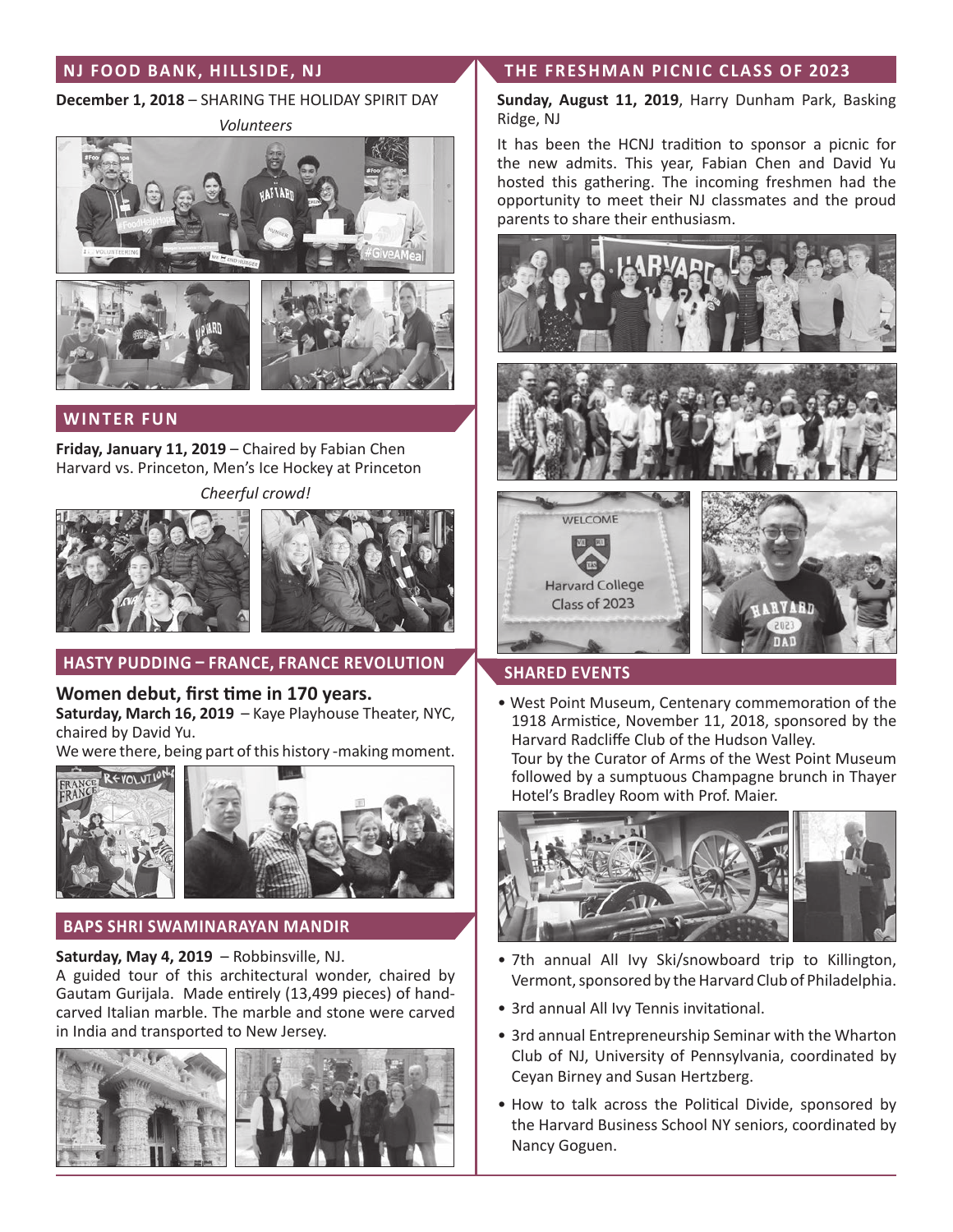## **AND MORE EVENTS . . .**

- Shakespeare Theater: The Winter's Tale and post show dinner, chaired by Wendy Livingston and Beth Shalom.
- Andy Warhol exhibition at the Whitney Museum, chaired by Beth Shalom and Wendy Livingston.
- NJ Symphony Orchestra, Star Wars: The Empire Strikes Back, chaired by Manny Antunes.

*Quiz ans.: Lawrence Bacow.*

#### **CALLING ALL HARVARD ALUMNI/AE:**

Keep your contact information up to date at **www.post.harvard.edu**

Alumni and parents of current undergraduates are invited to join The Harvard Club of New Jersey

Please visit our home webpage: **http://hcnj.clubs.harvard.edu**

and our Facebook page: **www.facebook.com/HarvardClubofNewJersey**

# **HARVARD CLUB OF NEW JERSEY**

# **June 2019 - June 2020 Membership Form or online: http://hcnj.clubs.harvard.edu/**

As a member, you can make your voice heard about our events, activities and speakers. Some of our events are offered only to members or are offered to members at a reduced fee. As a member, you may also attend monthly HCNJ meetings and volunteer to become involved in the Executive Committee, which provides the leadership for our Club.

| Please Print Legibly                                                                                                                                                              |      |              |                                                                                                                                                                                                                      |
|-----------------------------------------------------------------------------------------------------------------------------------------------------------------------------------|------|--------------|----------------------------------------------------------------------------------------------------------------------------------------------------------------------------------------------------------------------|
|                                                                                                                                                                                   |      |              |                                                                                                                                                                                                                      |
|                                                                                                                                                                                   |      |              |                                                                                                                                                                                                                      |
|                                                                                                                                                                                   |      |              |                                                                                                                                                                                                                      |
|                                                                                                                                                                                   |      |              |                                                                                                                                                                                                                      |
|                                                                                                                                                                                   |      |              |                                                                                                                                                                                                                      |
|                                                                                                                                                                                   |      |              |                                                                                                                                                                                                                      |
|                                                                                                                                                                                   |      |              |                                                                                                                                                                                                                      |
| All dues and contributions to the HCNJ are fully tax-deductible.                                                                                                                  |      |              |                                                                                                                                                                                                                      |
| <b>Membership</b>                                                                                                                                                                 |      | Your Payment | <b>Consider making a Contribution</b>                                                                                                                                                                                |
| Annual Dues, Class 1970-2008<br>$\bullet$                                                                                                                                         | \$40 |              | Scholarship _________________                                                                                                                                                                                        |
| Recent College Grads, 2009 or later<br>$\bullet$                                                                                                                                  | \$20 |              | Internship __________________                                                                                                                                                                                        |
| Parents of current undergraduate students<br>$\bullet$                                                                                                                            | \$20 |              | Matching Gifts: If your company has a                                                                                                                                                                                |
| No Charge for current College undergraduates and Class 1969 and earlier<br>$\bullet$                                                                                              |      |              | Matching Gift Program, please obtain<br>the form from your employer and<br>include it with this form.                                                                                                                |
| $\frac{1}{2}$<br><b>TOTAL ENCLOSED:</b> Dues + Contributions                                                                                                                      |      |              | V E    <b>6</b>   R I                                                                                                                                                                                                |
| Thank you for your generosity!                                                                                                                                                    |      |              | $\ TAS\ $                                                                                                                                                                                                            |
| Please make a check payable to Harvard Club of New Jersey<br>and mail with membership form to:<br>Harvard Club of New Jersey<br>c/o 114 Canterbury Way<br>Basking Ridge, NJ 07920 |      |              | Stay current with our events and news! Log<br>into www.alumni.harvard.edu to ensure<br>your email address is up-to-date and to<br>enable emails from "Clubs and Special<br>Interest Groups" under the Harvard Alumni |
| Association section under Email Preferences.<br>Would you like to interview Harvard applicants? Yes _______ No _____                                                              |      |              |                                                                                                                                                                                                                      |
| - Thank You For Supporting the Harvard Club of New Jersey! - Thank You For Supporting the Harvard Club of New Jersey                                                              |      |              |                                                                                                                                                                                                                      |